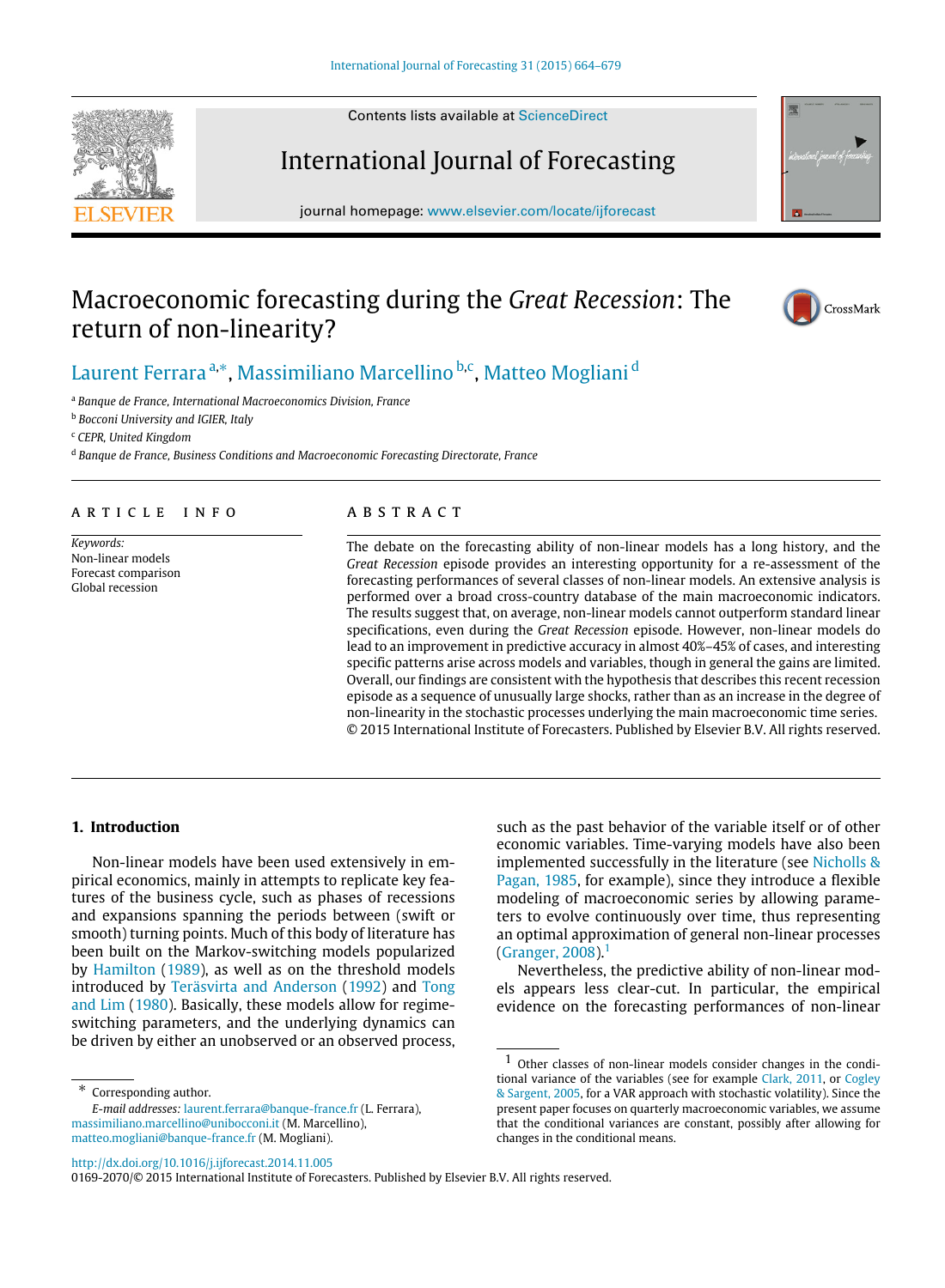specifications, compared to those of linear or even random-walk processes, is rather mixed. On the one hand, [Tiao](#page--1-10) [and](#page--1-10) [Tsay](#page--1-10) [\(1994\)](#page--1-10) show that threshold models can outperform linear alternatives when forecasting the US GDP. Similarly, [Kilian](#page--1-11) [and](#page--1-11) [Taylor](#page--1-11) [\(2003\)](#page--1-11) and [Teräsvirta,](#page--1-12) [van](#page--1-12) [Dijk,](#page--1-12) [and](#page--1-12) [Medeiros](#page--1-12) [\(2005\)](#page--1-12) find evidence of good predictive performances by smooth-transition models for a small set of monthly variables. [Stock](#page--1-13) [and](#page--1-13) [Watson](#page--1-13) [\(1999\)](#page--1-13) consider more than 200 real and financial series for the US, and point out that non-linear methods can be used to predict wage, employment and exchange rate series accurately over medium- and long-term horizons. More recently, [Bec,](#page--1-14) [Bouabdallah,](#page--1-14) [and](#page--1-14) [Ferrara](#page--1-14) [\(2014\)](#page--1-14) show that an extended version of threshold models, allowing for bounce-back effects, is able to forecast GDP growth adequately after recessions.

On the other hand, [Clements](#page--1-15) [and](#page--1-15) [Smith](#page--1-15) [\(2001\)](#page--1-15) show that forecasts from self-exciting threshold models are not more accurate than those obtained from a random-walk process for a set of exchange rate series. Similar results are reported by [Boero](#page--1-16) [and](#page--1-16) [Marrocu](#page--1-16) [\(2002\)](#page--1-16), [Sarantis](#page--1-17) [\(1999\)](#page--1-17) and [Teräsvirta](#page--1-4) [and](#page--1-4) [Anderson](#page--1-4) [\(1992\)](#page--1-4), who compare smooth-transition models to linear alternatives for forecasting industrial production and exchange rate series, respectively. [Clements](#page--1-18) [and](#page--1-18) [Krolzig](#page--1-18) [\(1998\)](#page--1-18), [Montgomery,](#page--1-19) [Zarnowitz,](#page--1-19) [Tsay,](#page--1-19) [and](#page--1-19) [Tiao](#page--1-19) [\(1998\)](#page--1-19) and [Sarantis](#page--1-17) [\(1999\)](#page--1-17) show that Markov-switching forecasting models perform poorly relative to both linear models and other non-linear models. However, [Perez-Quiros](#page--1-20) [and](#page--1-20) [Timmermann](#page--1-20) [\(2001\)](#page--1-20) point out that a predictive gain can be obtained when looking at higher moments of the data, asymmetric risks and extreme values. Furthermore, [Camacho,](#page--1-21) [Perez-Quiros,](#page--1-21) [and](#page--1-21) [Poncela](#page--1-21) [\(2014\)](#page--1-21) compare the accuracy levels of euro area GDP forecasts obtained through linear and Markov-switching models, and show that the main contribution of the latter is to provide valuable and timely insights about the state of the economy. Time-varying models and other non-linear specifications have been implemented by [Marcellino](#page--1-22) [\(2005\)](#page--1-22) over a large dataset of almost 500 variables for the euro area countries. While linear models broadly dominate the non-linear alternatives, in terms of average performances across variables and forecast horizons, non-linear specifications (especially the time-varying ones) outperform the linear models for a subset of variables (see also [Stock](#page--1-23) [&](#page--1-23) [Watson,](#page--1-23) [1996\)](#page--1-23).

All in all, there is no clear consensus on the predictive performance of non-linear models, compared to that of linear challengers. Indeed, the empirical literature suggests that these results depend crucially on several factors, such as the estimation and forecast evaluation periods, the model implemented, the macroeconomic variables considered, and the forecast horizon. In addition, only few studies consider comparative forecasting exercises with non-linear models in an international perspective. For examples, we refer to [Marcellino](#page--1-22) [\(2005\)](#page--1-22), [Rapach](#page--1-24) [and](#page--1-24) [Wohar](#page--1-24) [\(2006\)](#page--1-24) and [Teräsvirta](#page--1-12) [et al.](#page--1-12) [\(2005\)](#page--1-12) for analyses of G7 and euro area countries.

Against this background, the *Great Recession* that occurred in the years 2008–2009 has been a major and virtually unpredictable macroeconomic event, the magnitude of which extended beyond the expectations of most professional forecasters. Indeed, macroeconomic and financial indicators for the major advanced and emerging OECD economies experienced large and sudden drops, almost simultaneously worldwide. As a result, according to various international organisations, including OECD and IMF, the annual global GDP growth was negative in 2009, for the first time since 1970. In the case of the US, [Stock](#page--1-25) [and](#page--1-25) [Watson](#page--1-25) [\(2012\)](#page--1-25) argue that the recession was caused by a sequence of unusually large shocks, namely an initial oil shock followed by financial and uncertainty shocks.

In view of the observed strong deterioration in the main macroeconomic indicators, this paper aims to reappraise non-linear models and address the issue of whether a part of those sharp movements could be described adequately by a non-linear specification. For this purpose, we report the predictive ability of non-linear models, compared to benchmark linear specifications, over a window that is centered around the global episode of the *Great Recession*. [2](#page-1-0) More specifically, we evaluate the predictive performances of a set of univariate non-linear models over the period from 2004Q1 to 2009Q4. The econometric analysis is carried out extensively over a large cross-country quarterly database, including 19 major real and financial variables and 19 advanced and emerging OECD countries. The empirical results are assessed for various forecast horizons, and the forecast evaluation is based on a battery of the usual loss functions (mean squared forecast error) and tests for predictive ability.

The aggregate results for this broad cross-variable and cross-country analysis of the *Great Recession* episode point to a moderate predictive ability of non-linear models: on average, non-linear specifications outperform the linear benchmark for about 40%–45% of the macroeconomic series analyzed. Furthermore, there is no clear-cut improvement in the predictive accuracy of these models during the *Great Recession* episode, relative to the pre-crisis period. In spite of these findings, the predictions for a group of variables (e.g., interest rates and prices) show interesting outcomes under non-linear specifications. We point out that, during the *Great Recession* episode, time-varying specifications seem to outperform the other non-linear models under analysis, suggesting that a flexible parametrization based on the evolutionary dynamics of the autoregressive coefficients can deal with large macroeconomic shocks efficiently. However, it is worth noticing that the predictive gains from time-varying specifications are quite frequent but small, while threshold models may provide infrequent but larger gains. Overall, our findings tend to corroborate the economic interpretation of the *Great Recession* recently proposed by [Stock](#page--1-25) [and](#page--1-25) [Watson](#page--1-25) [\(2012\)](#page--1-25), who claim that this episode can be described better as a sequence of unusually large shocks than as an increase in the degree of nonlinearity.

The paper is structured as follows. The forecasting models are presented in Section [2,](#page--1-26) while the design of the experiment is detailed in Section [3.](#page--1-27) Our empirical results are discussed in Section [4.](#page--1-28) Section [5](#page--1-29) summarizes and concludes.

<span id="page-1-0"></span><sup>2</sup> See also [Kock](#page--1-30) [and](#page--1-30) [Teräsvirta](#page--1-30) [\(2014\)](#page--1-30) for a recent application around this specific period of time.